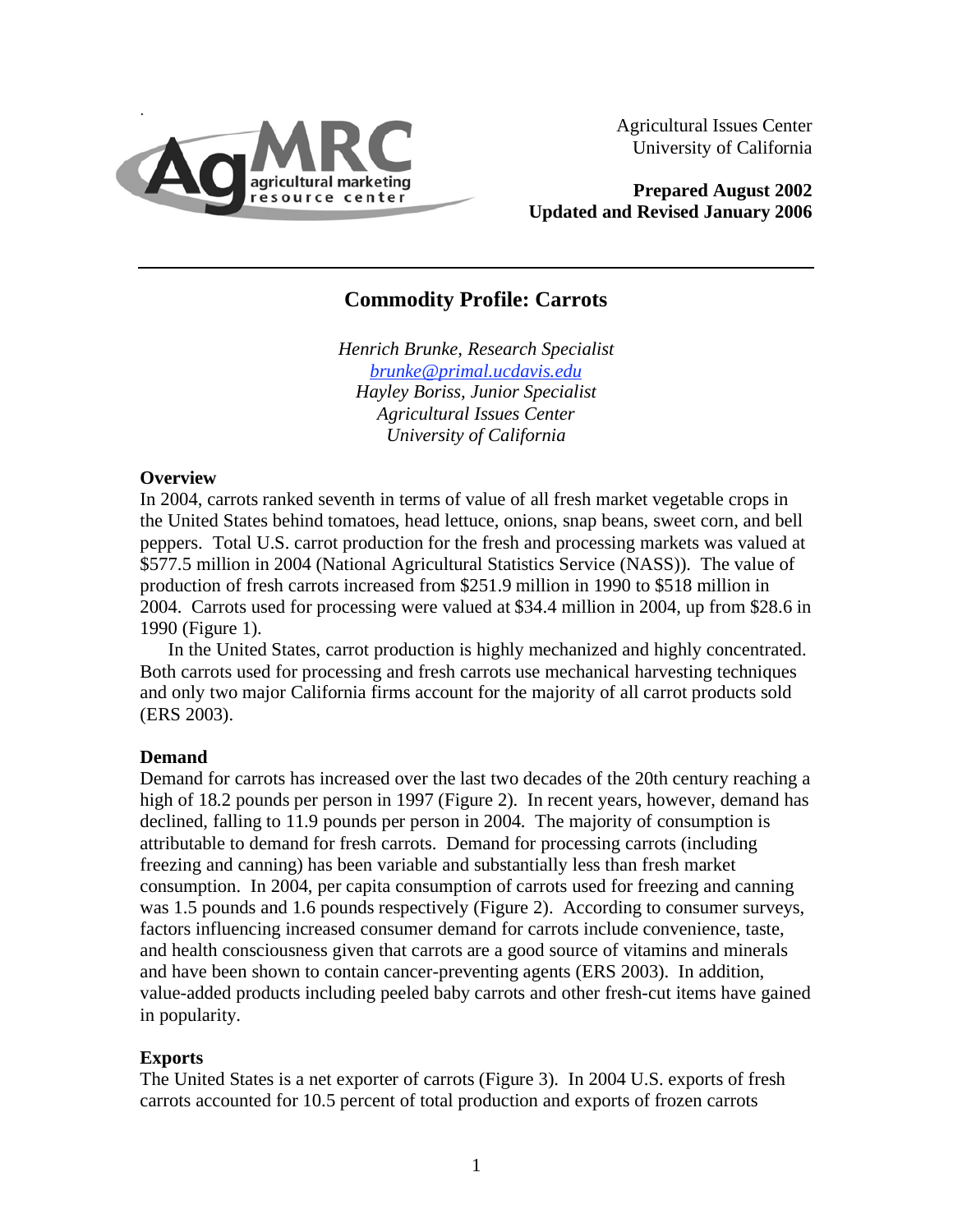accounted for 1 percent of total U.S. production of carrots for freezing. The total value of processing and fresh carrot exports amounted to \$94.4 million in 2004. During the Canadian-United States free trade agreement (CUSTA) and the NAFTA era, U.S. carrot exports rose constantly from \$16.2 million in 1989 to \$ 94.4 million in 2004. Nearly 90 percent of U.S. exports were shipped to Canada. The next largest markets for U.S. carrots in 2004 were Mexico and the Netherlands, each accounting for less than 4 percent of the total value of exports. In 2003, the world's largest carrot exporters were the United States, the Netherlands, and Italy, while the largest import markets world-wide were Canada and Germany.

#### **Supply**

In 2004, 26.8 million cwt of U.S. carrots for fresh consumption were harvested from 83,900 acres. U.S. carrot farmers produced another 9.4 million cwt of carrots for processing from about 15,760 harvested acres. Acreage for fresh carrot production has decreased from 113,660 acres in 1996 to the current level of 83,900 acres (Figure 4). Processing acreage decreased from 25,720 acres to 15,760 acres during the same time period.

The top three fresh carrot producing states in 2004 were California, Michigan and Colorado. During the same period, Washington, California and Wisconsin were the top producers of carrots for the processing market. California accounted for nearly 75 percent of all the fresh market production, while Michigan and Colorado accounted for 5 percent and 4 percent of the total U.S. fresh carrot production. For processing carrots, Washington was the top producing state in the nation in 2004, accounting for about 37 percent of production. California, the second ranked state, contributed another 32 percent, followed by Wisconsin with 20 percent of the processing carrot production.

According to figures from the Food and Agricultural Organization of the United Nations (FAO), China was the world's leading producer of carrots in 2004, accounting for 35 percent of total world production. Russia was the second largest producer, accounting for 7 percent of the total, and the United States a close third at 6 percent.

#### **Imports**

Total U.S. carrot imports were \$42.6 million in 2004, up from \$18.2 million in 1989 (Figure 3). Interestingly, Canada and Mexico—the top export markets for U.S. carrots accounted for almost all of U.S. carrot imports. Nearly 60 percent (\$25.2 million) of U.S. carrot imports were received from Canada in 2004. In the same year, Mexico accounted for 15 percent (\$6.6 million). According to Canada Statistics, the majority of Canadian carrots that were shipped to the United States went to northeastern U.S. states. U.S. imports of fresh carrots accounted for 8.2 percent of domestic consumption and imports of frozen carrots accounted for 6 percent of domestic consumption of frozen carrots (ERS 2005).

#### **Prices**

When taking into account inflation, prices for fresh carrots have been variable over the years but have followed a generally decreasing trend. Prices for processing carrots have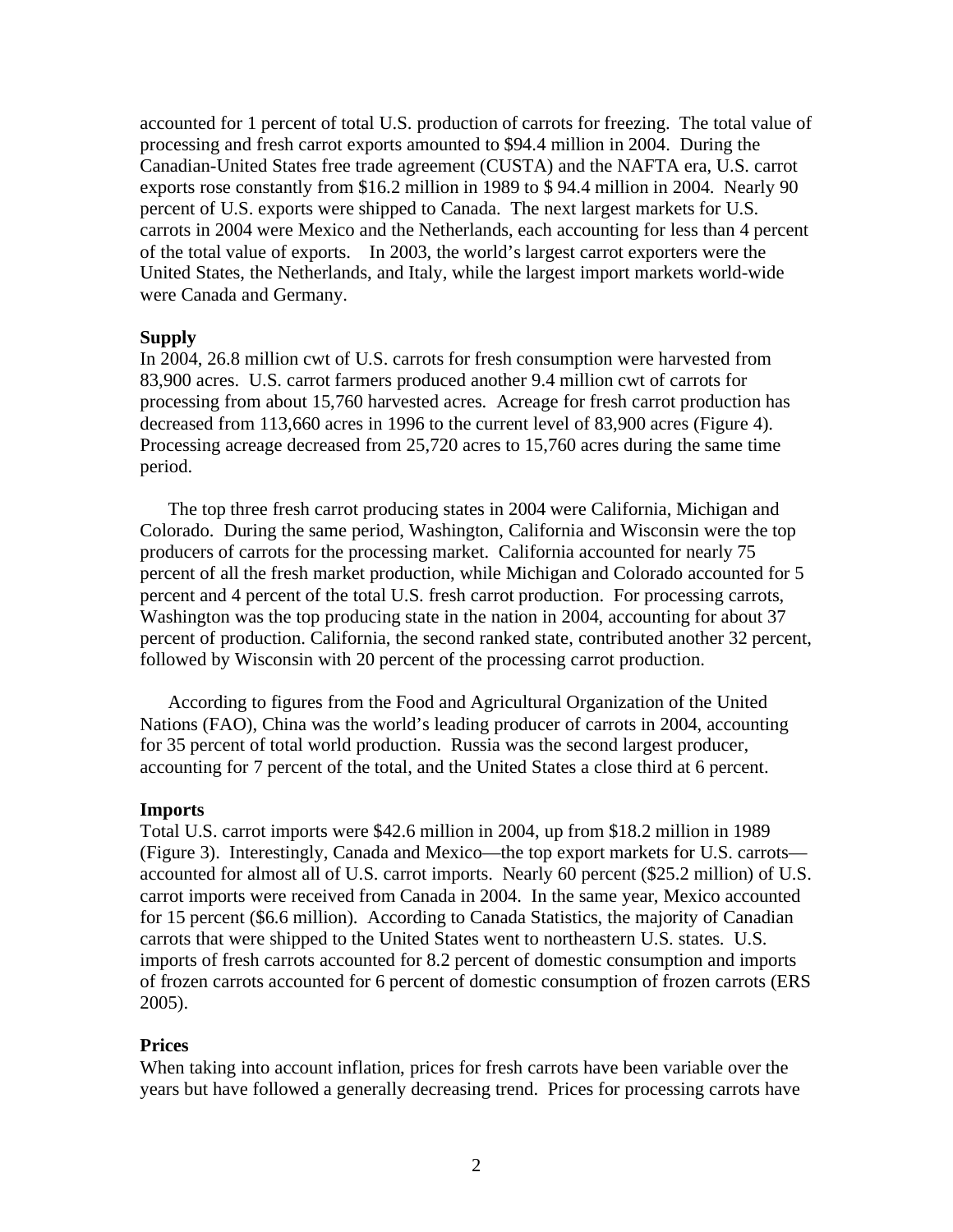also decreased although their prices have always been much lower than prices for fresh carrots. In 2004, the average price for fresh carrots (in 2000 dollars) was \$18.76 per cwt, down from the 20-year high of \$21.28 in 1984 (Figure 5). Prices for processing carrots were \$3.71 per cwt in 2004, down from \$4.90 per cwt in 1980.

## **Sources**

- Food and Agricultural Organization of the United Nations (FAO). Statistical Database-Agriculture. Accessed October 2005. Available at: <http://faostat.fao.org/faostat/collections?subset=agriculture>
- United States Department of Agriculture. Economic Research Service. Vegetables and Melons Outlook and Yearbook 2005. Available at: [http://usda.mannlib.cornell.edu/data-sets/specialty/89011/](http://usda.mannlib.cornell.edu/data-sets/specialty/89011)
- United States Department of Agriculture. Economic Research Service. Commodity Highlight: Carrots. December 2003. Available at: [www.ers.usda.gov/Briefing/Vegetables/vegpdf/FrCarrotHigh.pdf](http://www.ers.usda.gov/Briefing/Vegetables/vegpdf/FrCarrotHigh.pdf)
- United States Department of Agriculture. Economic Research Service. Food Consumption database. Available at: <http://www.ers.usda.gov/data/foodconsumption/FoodAvailQueriable.aspx>
- United States Department of Agriculture, National Agricultural Statistical Service. Commodity Reports. Available at: <http://www.usda.gov/nass/pubs/estindx.htm>
- United States Department of Agriculture, Foreign Agricultural Service. Trade Data. Available at: [http://www.fas.usda.gov/ustrade/](http://www.fas.usda.gov/ustrade)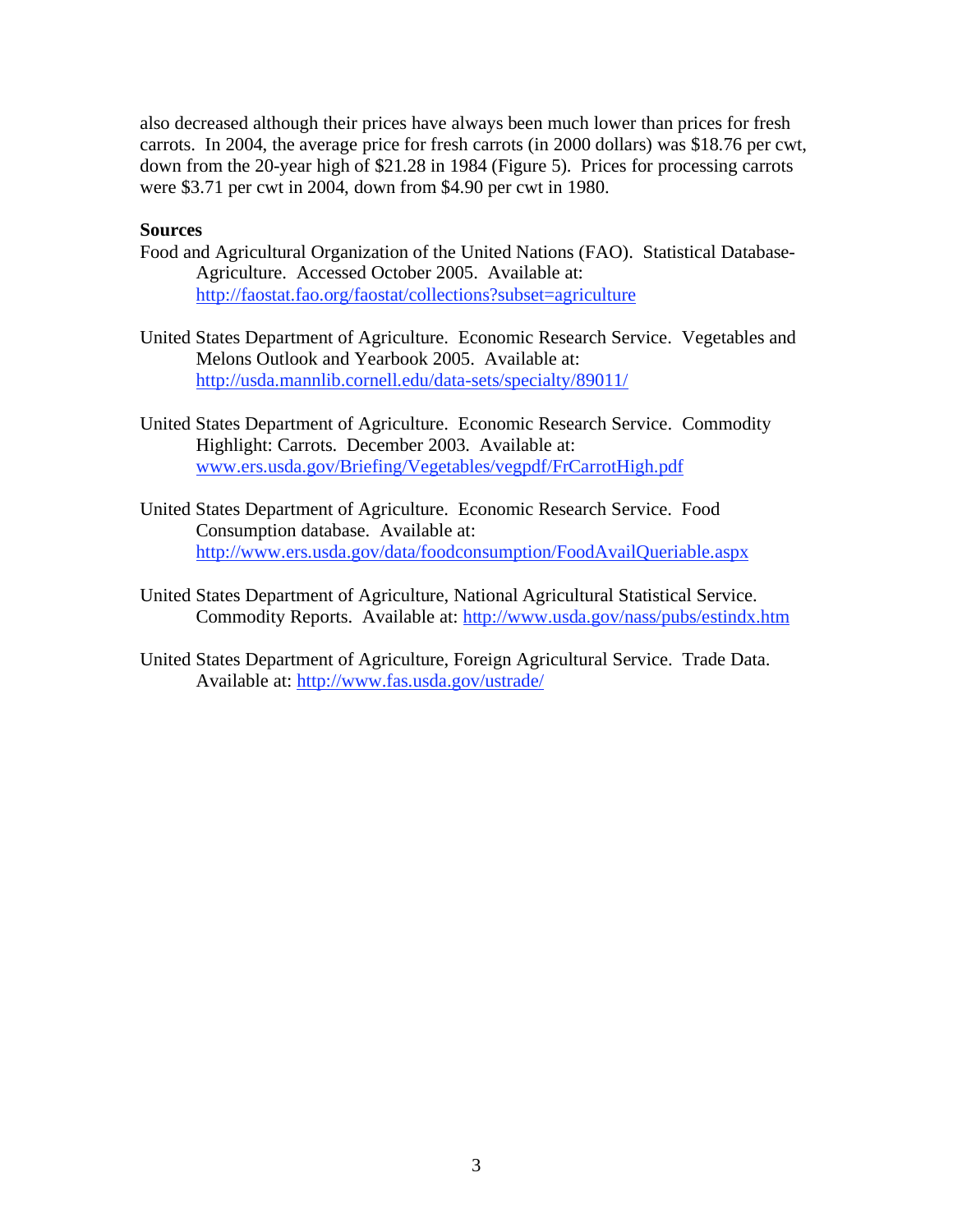## **FIGURES:**



**Figure 1. Value of U.S. Production of Fresh Market and Processing Carrots, 1979- 2004** 

*Source: USDA Economic Research Service, Vegetables and Melons Yearbook* 



**Figure 2. Per Capita U.S. Consumption of Fresh and Processing Carrots, 1970-2003** 

*Source: USDA Economic Research Service, Food Consumption Database*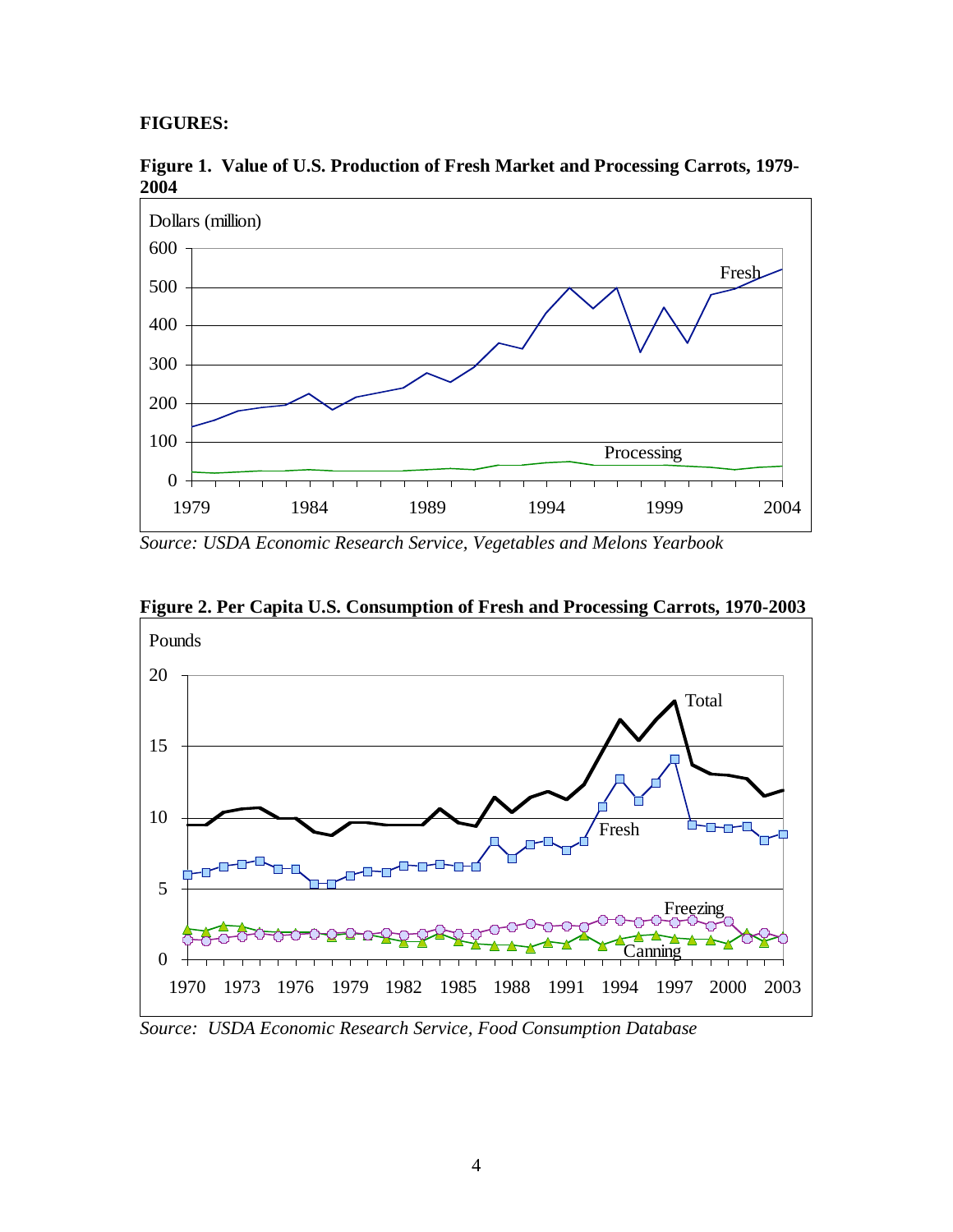

**Figure 3. U.S. Fresh and Processing Carrot Exports and Imports, 1989-2004** 

*Source: USDA, Foreign Agricultural Service* 



**Figure 4. Acreage of Carrots (Fresh and Processing), 1979-2004** 

*Source: USDA Economic Research Service, Vegetables and Melons Yearbook*